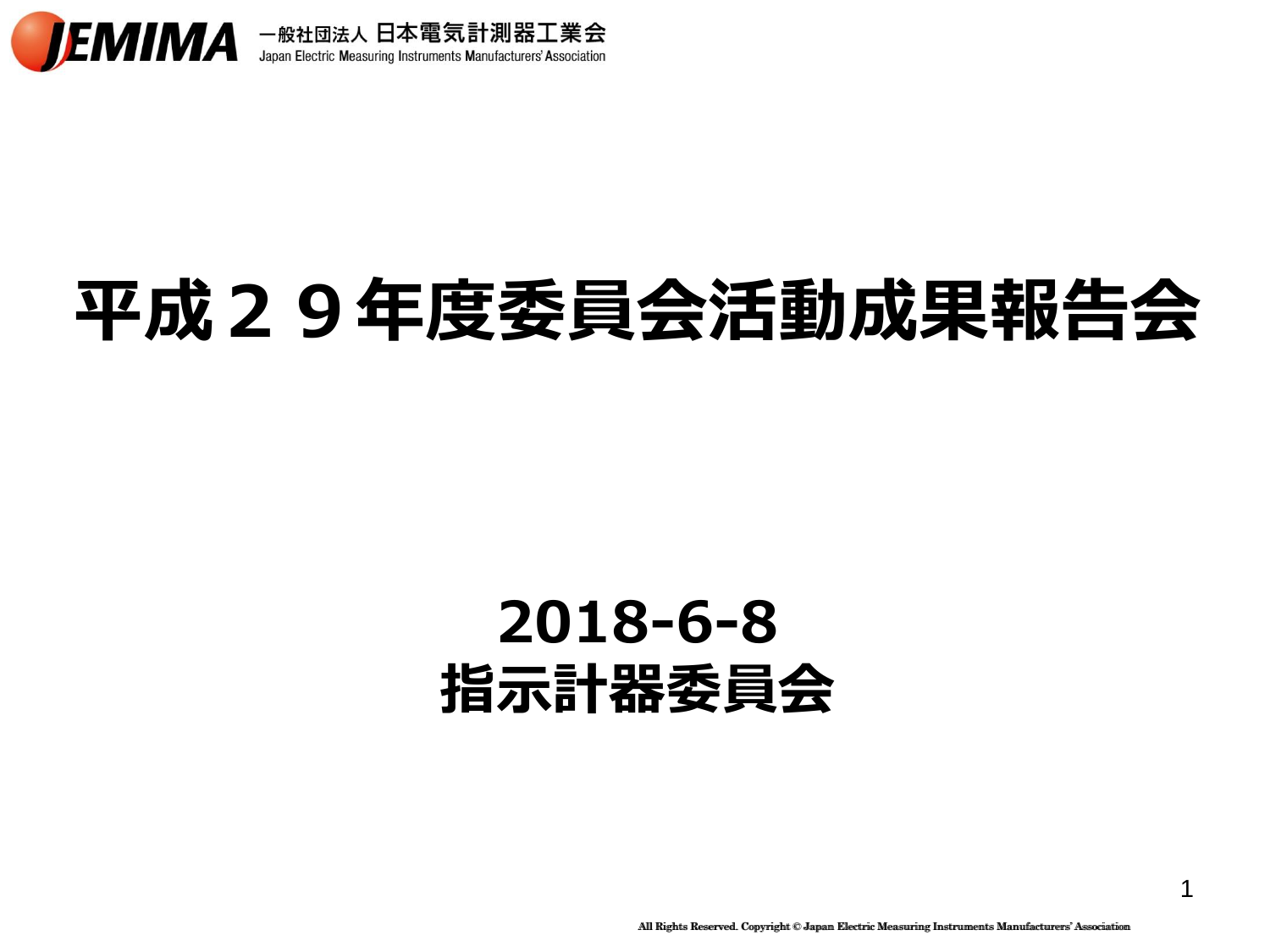



#### 指示計器委員会

① 委員会ミッション

#### 指示計器委員会で扱っている計測機器

#### (1) 『指示電気計器』

#### (2) 『トランスデューサ』

これら計測機器は、社会インフラである電力流通設備、 鉄道や、工場、ビルのエネルギー管理など、あらゆる 産業の基盤となる製品群である。

これらの電気計測機器を、ユーザが安心して使用できる 環境を提供するとともに、さまざまな分野でも有効活用 されるよう活動し、当業界の発展、社会貢献を目指す。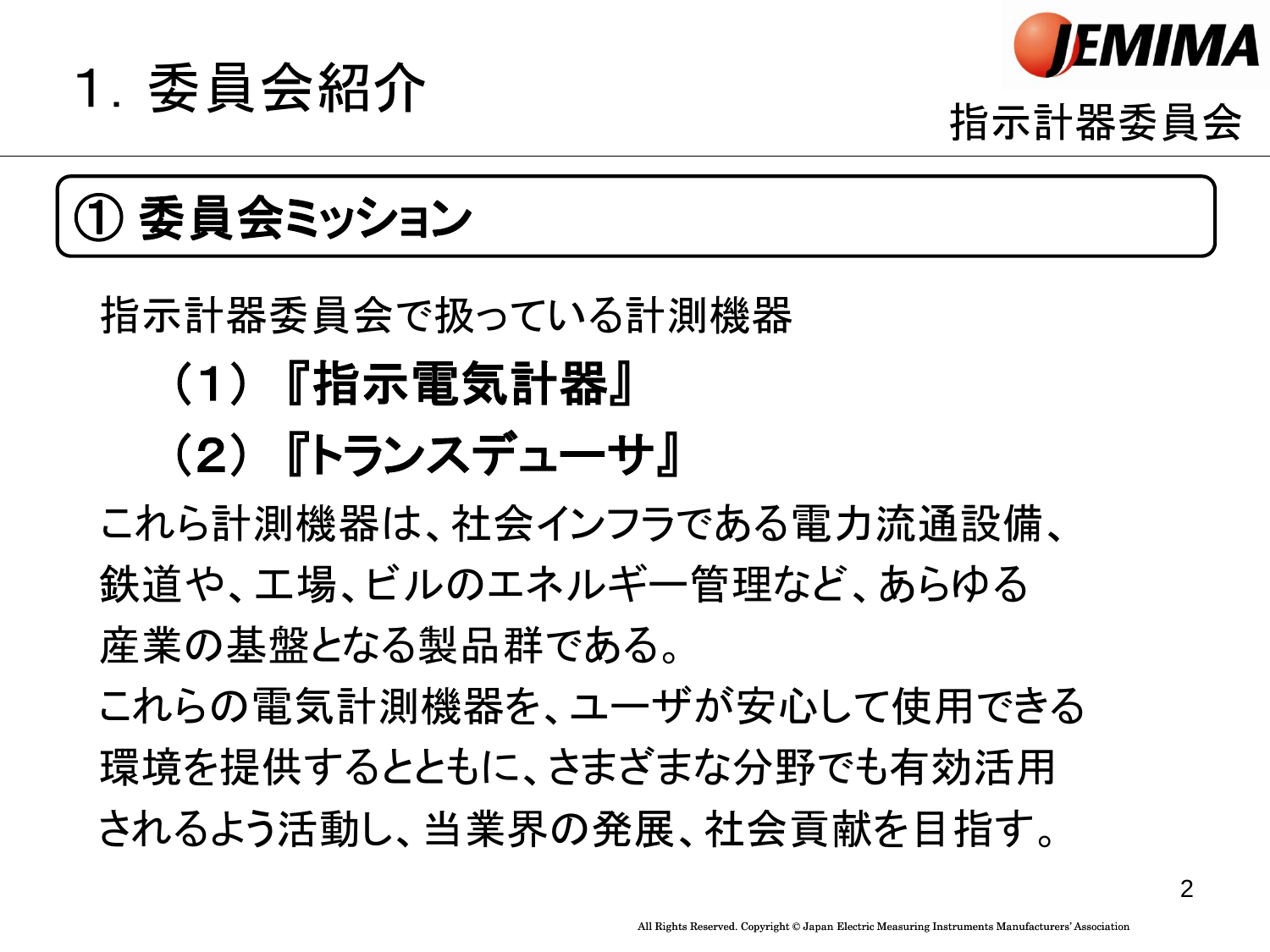

# of the set of the set of the set of the set of the set of the set of the set of the set of the set of the set <br>The set of the set of the set of the set of the set of the set of the set of the set of the set of the set of

### 委員、活動状況

- 委員長
	- ㈱第一エレクトロニクス
- 参加委員(8社8名)50音順 渋川桑野電機㈱、㈱第一エレクトロニクス 鶴賀雷機㈱、東洋計器㈱、ハカルプラス㈱ 三菱電機㈱、美和電気㈱、横河計測㈱ ● 開催回数 11回(定例11回)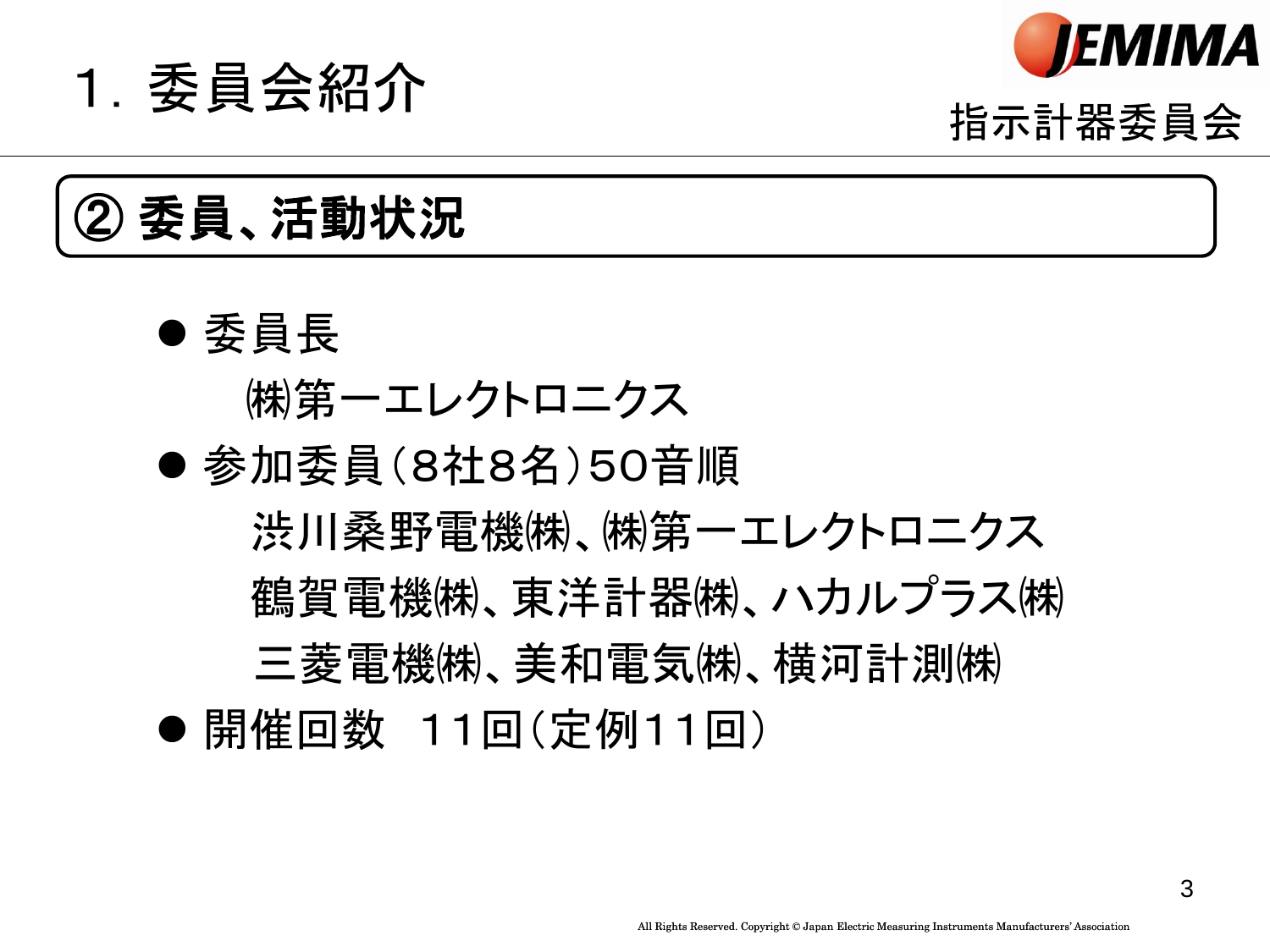

## 2. 平成29年度の主な成果 インディング <sub>指示計器委員会</sub>

#### ① 規格化推進 【関連JIS規格の国際規格との整合性推進】

- (1) JIS C 1102-1~9 『直動式指示電気計器』 (対応国際規格:IEC 60051-1~9)
	- 【目標】 ① 対応国際規格の動向を見越した規格検討 【目標】 ② JIS C 1102-1改正素案作成
	- 【成果】 ① JIS C 1102-1と対応国際規格 IEC 60051-1との 比較表作成。
		- (2) JIS C 1102−2~9は、対応国際規格の改訂が 遅れているため次年度に繰り越し。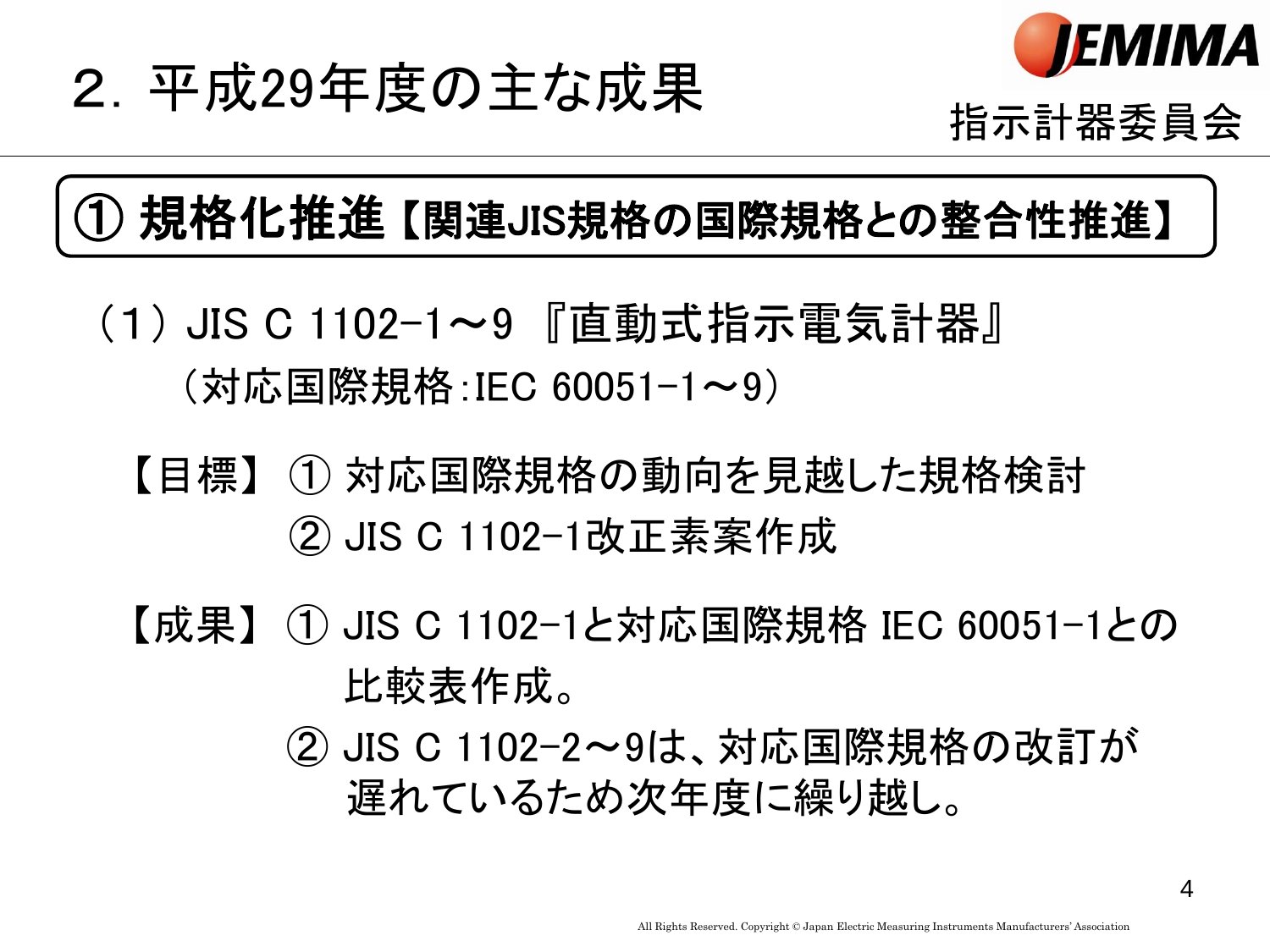

# 2. 平成29年度の主な成果<br><sub>指示計器委員会</sub>

#### ① 規格化推進 【関連JIS規格の国際規格との整合性推進】

- (2) JIS C 1111 『交流入力トランスデューサ』 (対応国際規格:IEC 60688 適用範囲に直流入力が追加 )
	- 【目標】 ① JIS改正素案作成 ② 改正原案作成委員会立上げ
	- 【成果】 ① JIS改正素案の作成終了
		- 【成果】 ② JIS改正公募事業に採択
			- (平成30年度より原案作成委員会開催)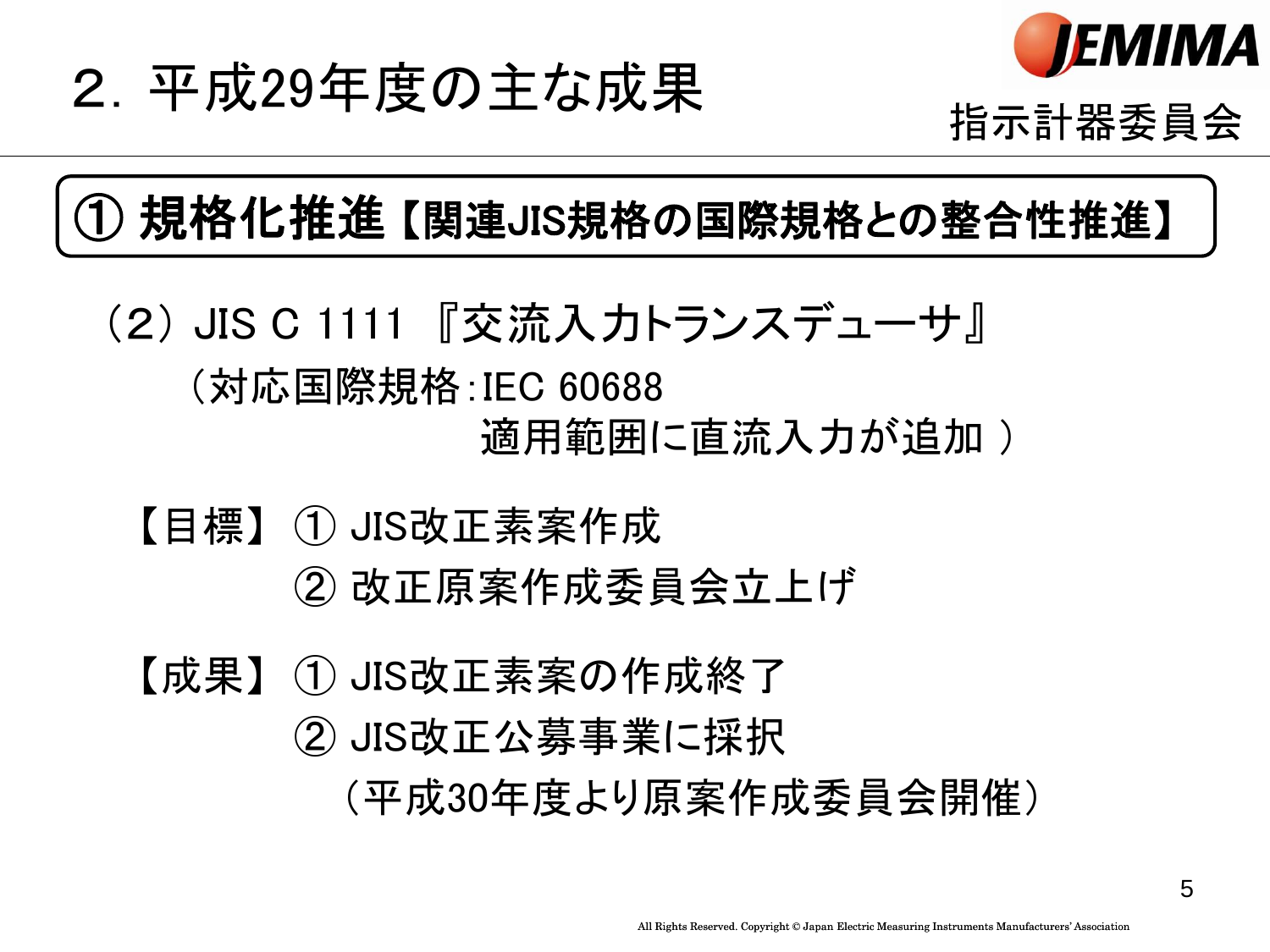

指示計器委員会

### 2.平成29年度の主な成果

### ② 指示計器業界活性化

(1) 関連国際規格(IEC/TC85)の動向調査 ① IEC/TC85の審議案件(11件)について回答。 ② 関連国際規格の不明点、英文解釈などについて、 IEC/TC85国内委員長と意見交換会を2回実施。

#### (2) JISマーク認証対応

 JISマーク対応関連規格:JIS C 1102(直動式指示電気計器) ① JISマーク認証維持審査(3年毎) があり、委員会 メンバーの認証維持審査が終了したことを確認。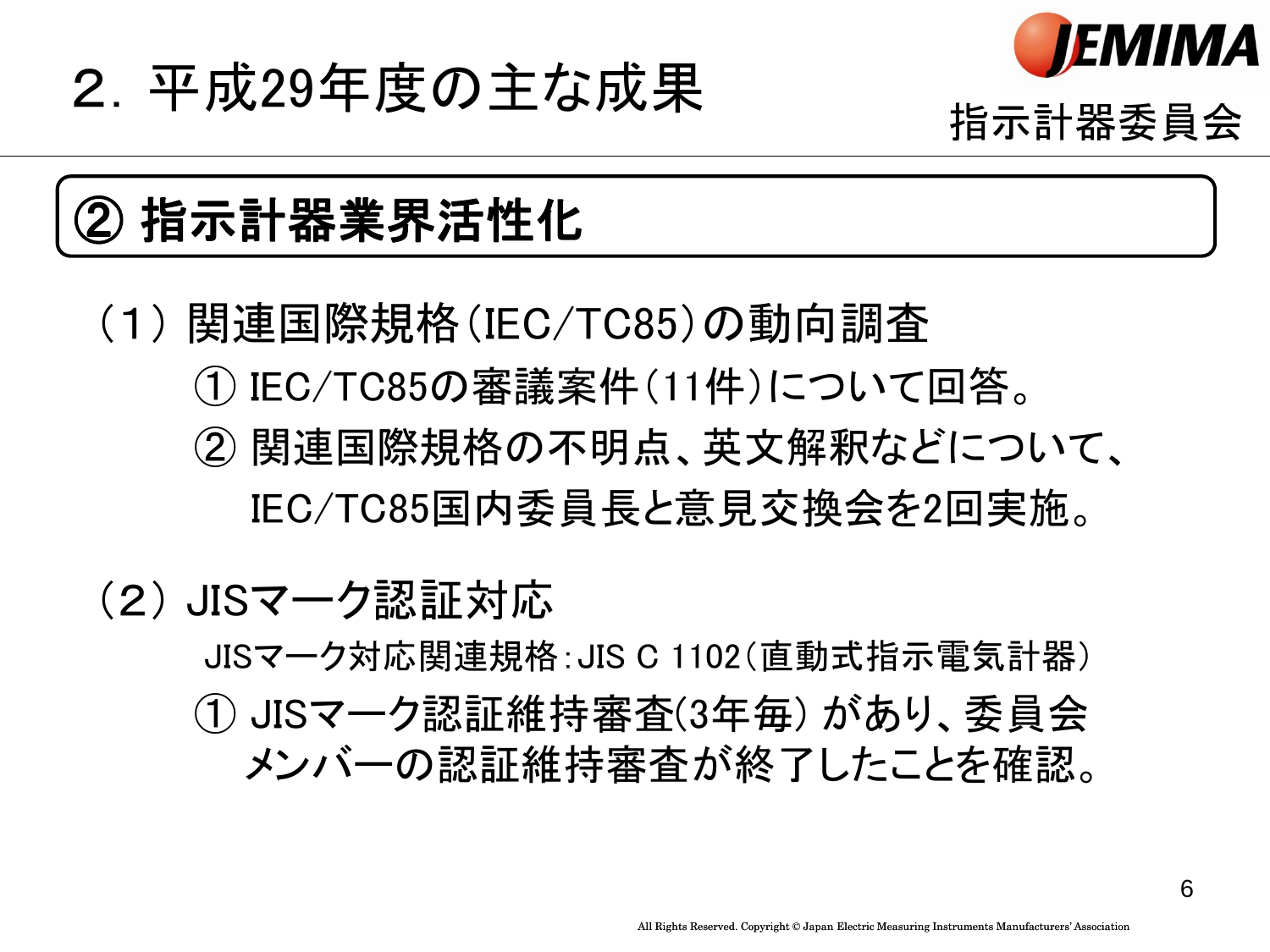

## 3. 平成29年度の課題 インストリック インタンのおよび しょうしゃ インタン インタン おおおとり はいじょう こうしゃ はんじょう はんじょう はんじょう はんじょう はんじょう はんじょう はんじょう はんしゃ はんじょう はんじょう はんじょう はんじょう はんじょう はんじょう はんじょう はんじょう はんしゃ はんじょう はんしゃ はんじょう はんじょう はんじょう はんじょう はんじょう はんじょう はんじょう はんじょ

### JIS改正(見直し)においての課題

#### (1) JIS C 1111改正作業の遅れ 公募申請:7/E(計画) ⇒ 11/E(結果)

- 
- JIS制定等の業務フロー変更があり申請を遅らせた。
- 対応国際規格の翻訳・解釈に難航した。 (IEC/TC85国内委員長との意見交換会で解決した。)
- 改正原案作成委員会使用者メンバーの選出に苦慮した。
- (2) 引用規格(JIS C 1010シリーズや電磁両立性EMCなど) が多いため、情報収集に苦慮している。 【部会にて提案、JEMIMA内での情報共有化を図る】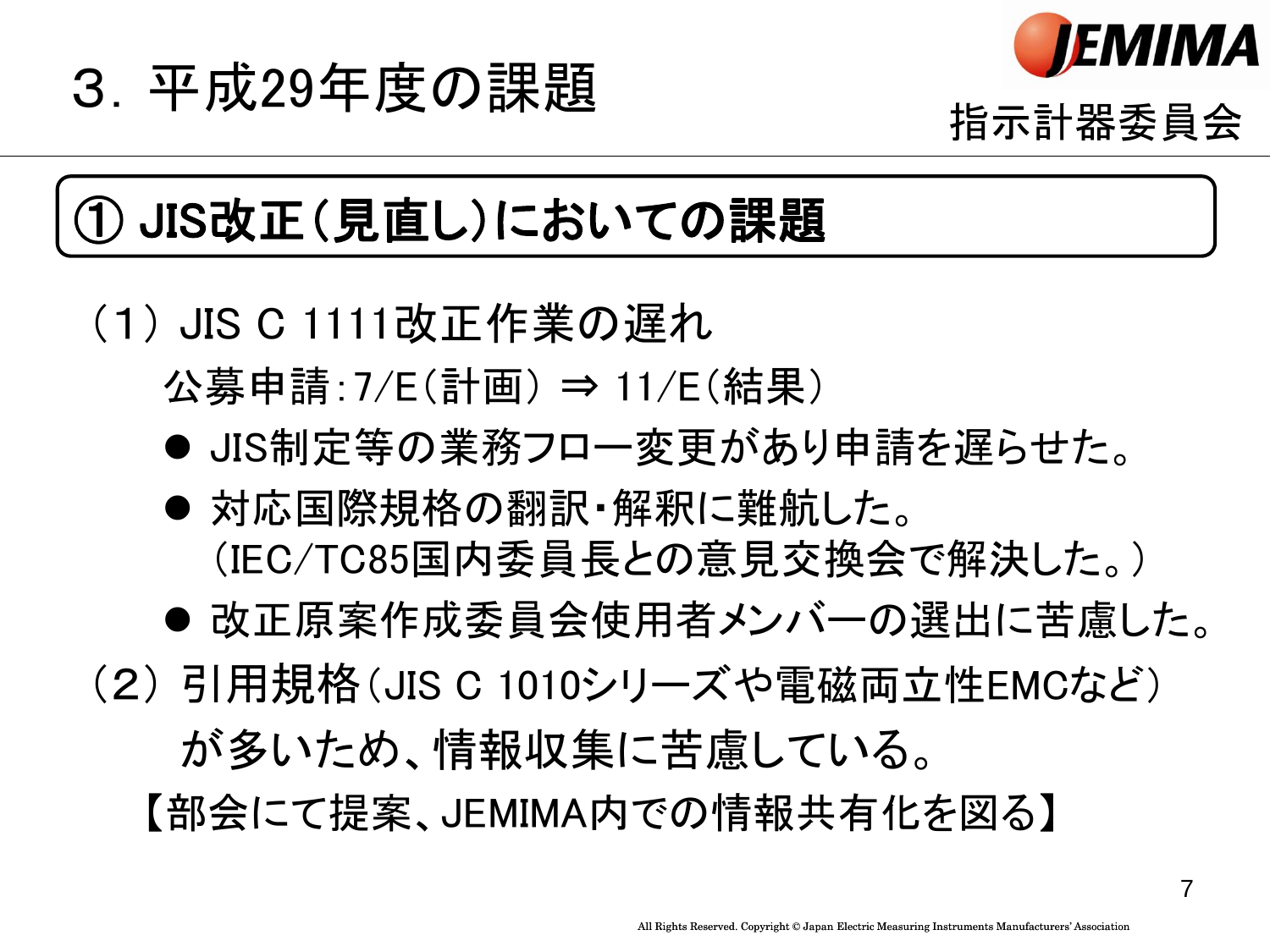

# 指示計器委員会 4.平成30年度の主な事業

#### (1)規格化推進

① JIS C 1102 『直動式指示電気計器』

- 対応国際規格IEC 60051-2~9の改訂内容確認
- JIS C 1102-1改正素案作成
- ② JIS C 1111 『交流入力トランスデューサ』
	- JIS C 1111の改正原案作成委員会対応 4月より本委員会、分科会開催

#### (2)指示計器業界活性化

- ① 関連国際規格の動向調査
	- IEC/TC85の動向調査